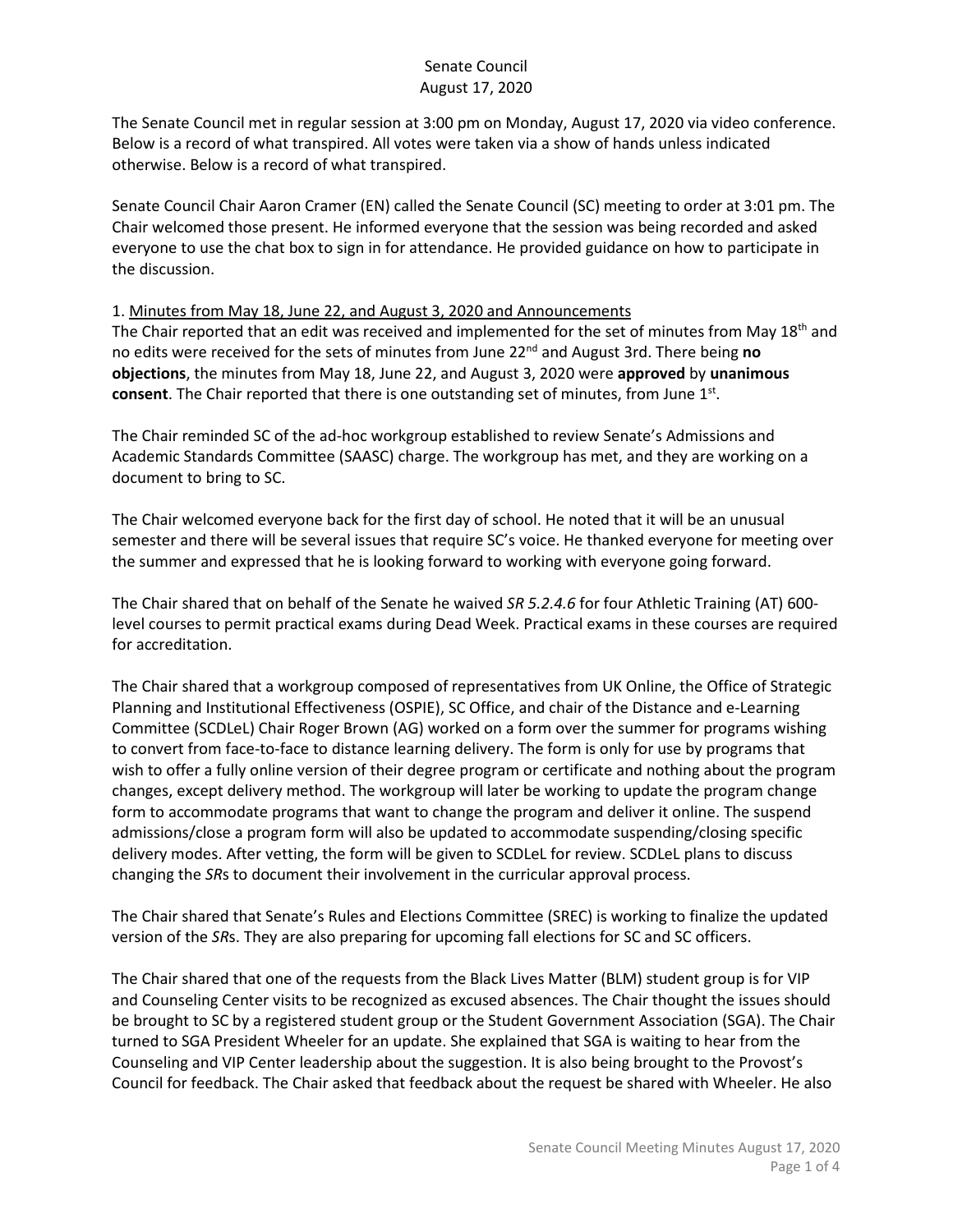noted that while vetting with other groups is fine, the Senate does have explicit authority over the *SR*s, which is where excused absences are defined.

#### 2. Proposed Change to 2020-21 Academic Calendar (Deadline for Applying for Admission to the Graduate School for Summer 2021)

The Chair explained the request from the Graduate School to change the deadline to apply for admission to the Graduate School for the 2021 summer session from Saturday, April 10, 2021 to Friday, April 9, 2021. Brion (EN) **moved** to accept the proposed change. Charnigo (PbH) **seconded**. The Chair asked if there was any debate and there was none. A **vote** was taken and the motion **passed** with none opposed.

3. SC Liaisons to Undergraduate Council, Graduate Council, and Health Care Colleges Council The Chair explained what the council liaisons do and asked SC for suggestions for each academic council. He also offered recommendations based on the current compositions of relevant Senate committees.

SC discussed nominees and ranked them. Soult (AS) **moved** to accept the proposed SC liaison to the Undergraduate Council and other ranked names as possibilities. Andrade (ME) **seconded**. The Chair asked if there was any debate and there was none. A **vote** was taken and the motion **passed** with none opposed.

SC discussed nominees. Soult (AS) **moved** to accept the proposed SC liaison to the Graduate Council. Cantrell (ED) **seconded**. The Chair asked if there was any debate and there was none. A **vote** was taken and the motion **passed** with one abstaining and none opposed.

SC discussed nominees and ranked them. Brion (EN) **moved** to accept the proposed SC liaison to the Health Care Colleges Council and other ranked names as possibilities. Cantrell (ED) **seconded**. The Chair asked if there was any debate and there was none. A **vote** was taken and the motion **passed** with one abstaining and none opposed.

## 4. Committee Reports

## a. Senate's Academic Programs Committee (SAPC) – Leslie Vincent, Chair

## i. 2019-20 Report

Vincent shared an overview of academic year 2019-2020 for SAPC. The overview included a breakdown of what SAPC reviewed. She noted that the new forms in Curriculog were very helpful with the review process and that all programs being submitted in the same format was helpful. Vincent noted that sometimes similar programs come through the SAPC at different times, which makes it more difficult to evaluate collaborations or overlaps in content. She finished by noting that "plus" programs, such as a 2+4 or 3+4, are an area of concern because it is not clear to the committee or the proposers what the correct process should be. It was clarified that SAPC reviews significant program changes in addition to new programs.

Past chair Bird-Pollan expressed her appreciation to Sheila Brothers for her hours of hard work developing the new forms. The Chair also expressed his appreciation to Ms. Brothers.

The Chair asked SC for their feedback. There was discussion about the program review process for programs that are not graduating enough students and that are being duplicated. The Office of Strategic Planning and Institutional Effectiveness has helped to identify programs like this, but it is an ongoing process. The was also discussion about upcoming program reviews at all of Kentucky's universities by an outside firm hired by the Council on Postsecondary Education (CPE).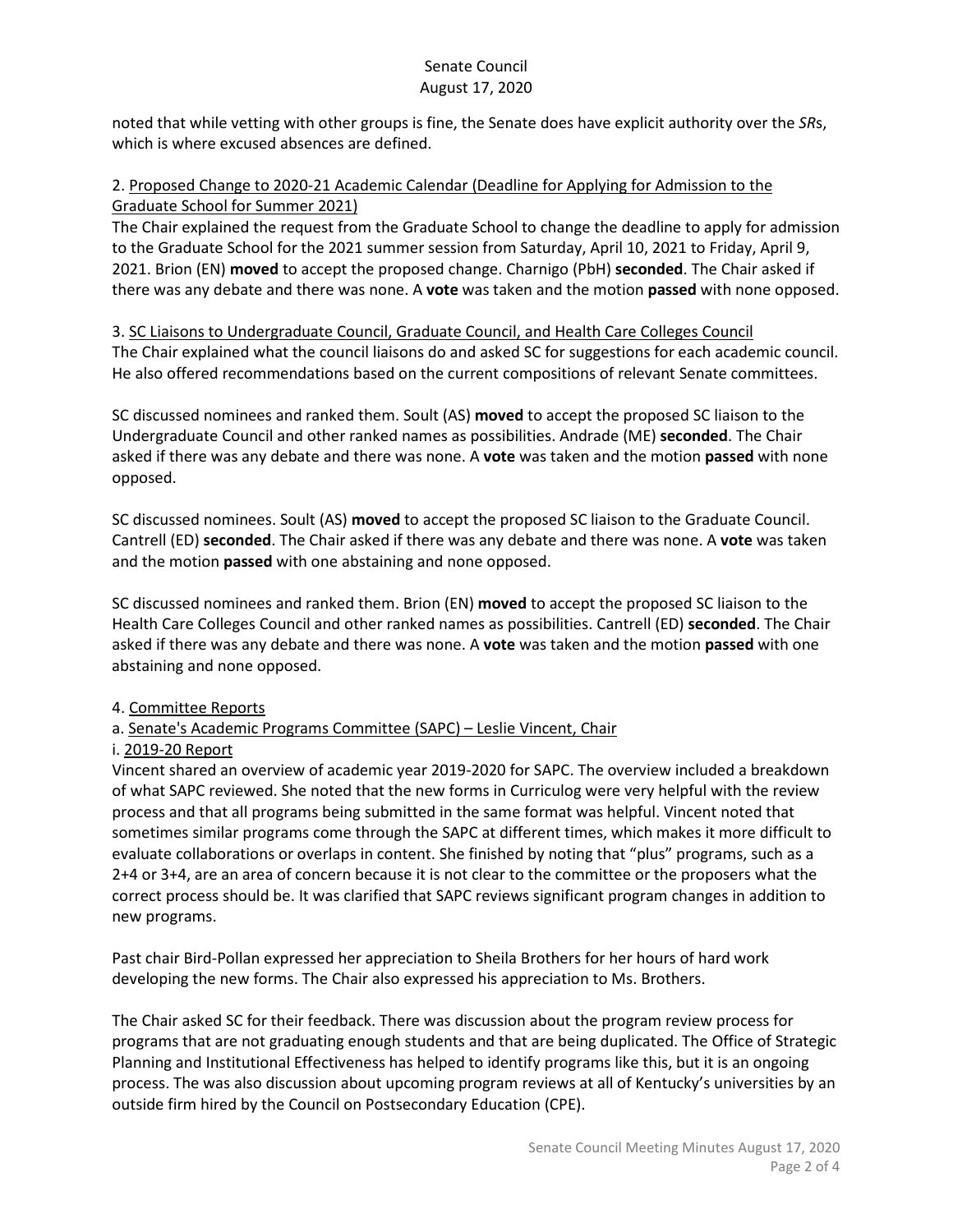The Chair asked if there were any other thoughts for SAPC, specifically about plus programs. Bird-Pollan (LA) **moved** to ask SAPC to clarify what "plus" programs are and to make recommendations about their nature and clarify what they are, perhaps with a formal definition. Andrade (ME) **seconded**. The Chair asked if there was any debate and there was none. A **vote** was taken and the motion **passed** with none opposed.

#### 5. Joint SC-President Working Group on Sexual Assault and Sexual Harassment Policies - Co-Chairs Jennifer Bird-Pollan and Martha Alexander

The Chair welcomed co-chairs of the Joint Workgroup on Sexual Assault and Sexual Harassment Policies, Jennifer Bird-Pollan (LA) and Executive Director in the Office of Institutional Equity and Equal Opportunity and Title IX Coordinator Martha Alexander. He noted that the interim *Administrative Regulation (AR)* from the workgroup had already been distributed to University.

Bird-Pollan explained the history behind previous *Administrative Regulation* changes related to Title IX. The current workgroup was formed jointly with SC and the President's Office in January 2019. The workgroup is composed of members from SC, Staff Senate, Student Government Association, and community leaders. They worked over the summer on responses to the new Title IX regulations that were released in May. Compliance with the new regulations was required by August  $14<sup>th</sup>$ . She explained that there are about five items in the new Title IX rules for which the University has some discretion and can choose among acceptable options; the workgroup unanimously agreed on four of the five issues and were relatively noncontroversial. The fifth pertains to the standard of evidence. The new regulation requires that all proceedings related to an alleged violation of Title IX must use the same standard of evidence throughout. The workgroup's report was shared with President Capilouto, who will make a final decision on next steps. Bird-Pollan expected that explicit feedback will be sought from SC on this issue very soon. Bird-Pollan and Alexander were praised for the hard work they have done.

The Chair asked if there were any questions. Bird-Pollan and Alexander gave a summary of the more significant Title IX changes, one being that all parties involved now have the right to appeal. Also, there was clarification about how complaint files are handled. Bird-Pollan anticipates that the workgroup will ask for feedback from Senate in October.

## 6. COVID Ongoing Discussion

The Chair asked SC if they had anything to discuss regarding COVID. Discussion included:

- Student COVID testing and positivity rates.
- The impact of students who are required to quarantine on faculty who are teaching in person.
- Student accommodations if quarantining.
- Script used for dealing with students who refuse to wear a mask.
- Monitoring compliance around campus.
- University metrics used to evaluate the safety of campus.

Brion (EN) **moved** to adjourn. Andrade (ME) **seconded**. There were no objections

The meeting was adjourned at 4:29 pm.

Respectfully submitted by Aaron Cramer, Senate Council Chair